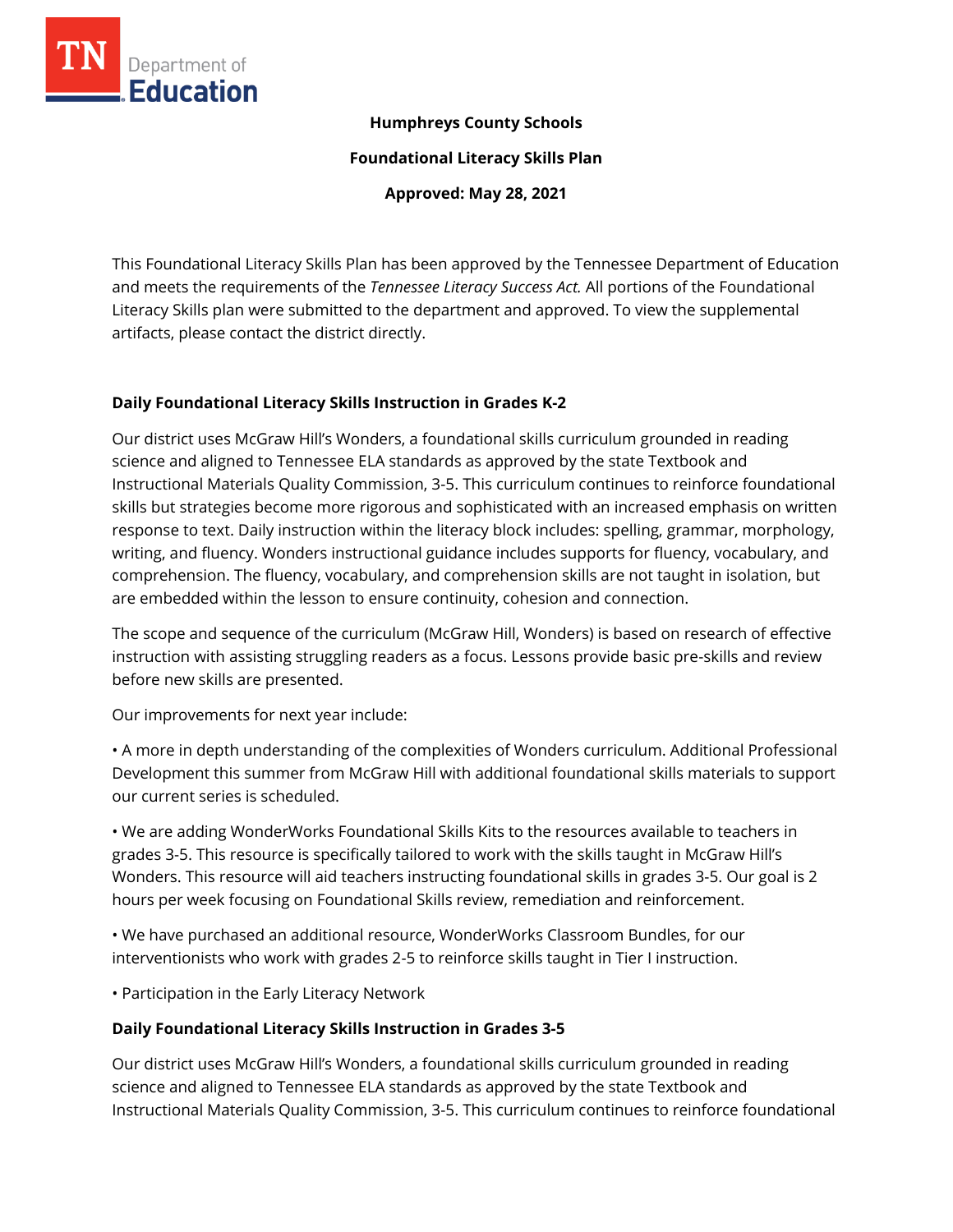Department of Education

skills but strategies become more rigorous and sophisticated with an increased emphasis on written response to text.

The scope and sequence of the curriculum (McGraw Hill, Wonders) is based on research of effective instruction with assisting struggling readers as a focus. Lessons provide basic pre-skills and review before new skills are presented.

Our improvements for next year include:

• A more in depth understanding of the complexities of Wonders curriculum. Additional Professional Development this summer from McGraw Hill with additional foundational skills materials to support our current series is scheduled.

• We are adding WonderWorks Foundational Skills Kits to the resources available to teachers in grades 3-5. This resource is specifically tailored to work with the skills taught in McGraw Hill's Wonders. This resource will aid teachers instructing foundational skills in grades 3-5. Our goal is 2 hours per week focusing on Foundational Skills review, remediation and reinforcement.

• We have purchased an additional resource, WonderWorks Classroom Bundles, for our interventionists who work with grades 2-5 to reinforce skills taught in Tier I instruction.

• Participation in the Early Literacy Network

## **Approved Instructional Materials for Grades K-2**

McGraw Hill - K-5 Wonders

## **Approved Instructional Materials for Grades 3-5**

McGraw Hill - K-5 Wonders

## **Additional Information about Instructional Materials**

2021 materials beyond McGraw Hill's Wonders vary between schools and grades. Saxon Phonics was purchased through federal funds for all Kindergarten and first grade classrooms.

Our improvements for next year include:

• Reading WonderWorks Classroom Bundle to be used by interventionists to reteach the weekly skills introduced in the classroom.(multiple year subscription)

• Reading WonderWorks student bundle to be used by Tier II and III students to practice weekly skills with interventionist assistance.

• Reading WonderWorks Foundational Skills Kit Package for grades 2-3 and 4-6. (for classroom teachers to incorporate foundational skills in Tier I instruction)

- Saxon Phonics will not be used in our classrooms next year.
- Early Literacy training provided this summer will be used in our classrooms.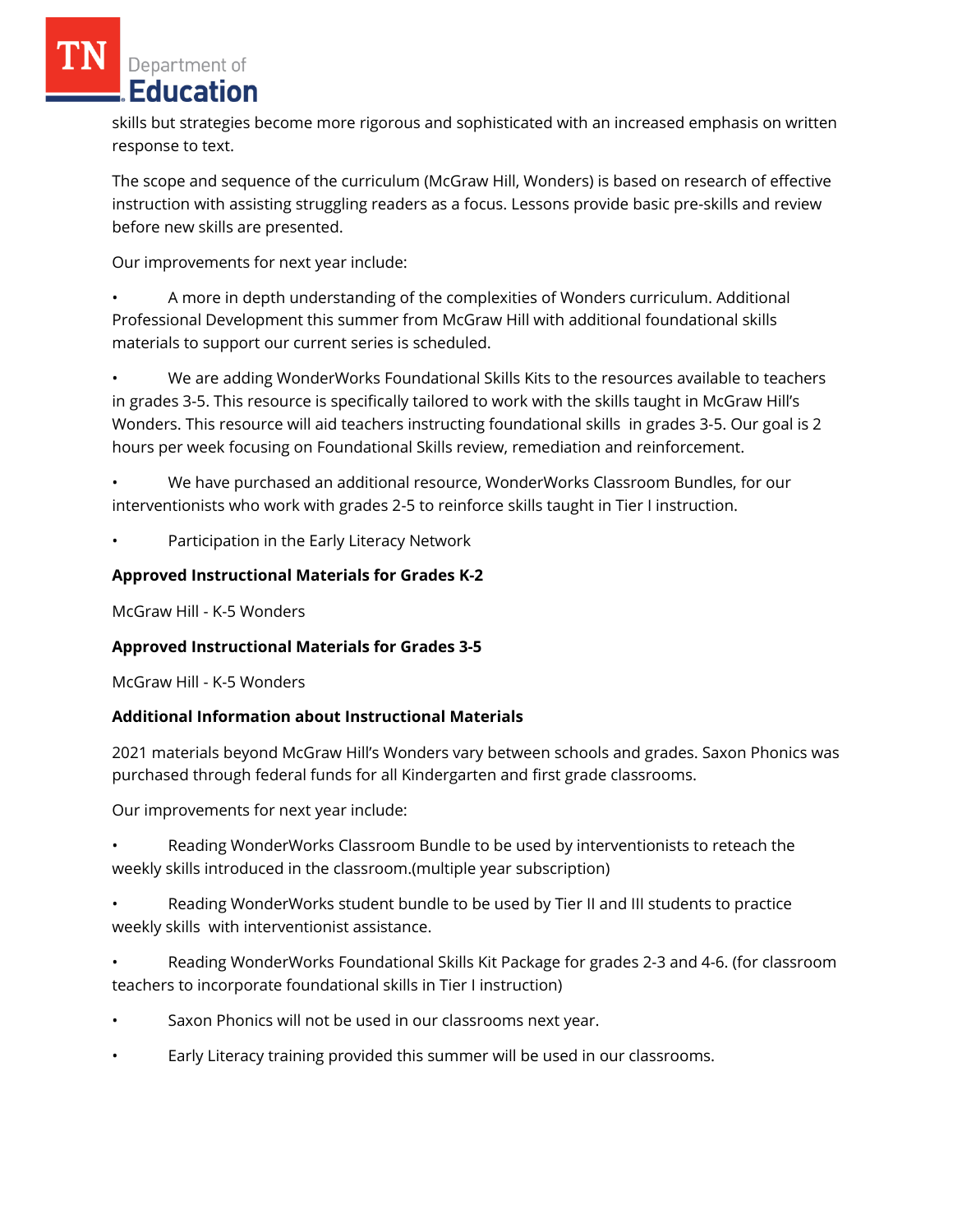# Department of Education

• We also will be using CASE Benchmarking for grade 3-8 to help inform teacher of specific instructional focus needs in ELA and Math.

# **Universal Reading Screener for Grades K-5. This screener complies with RTI<sup>2</sup>and Say Dyslexia requirements.**

Edmentum's Exact Path is currently used as the universal reading and math screener for all grades. (administered 3 times per year) We plan to incorporate the state supplied universal reading screener for grades K-5 (administered 3 times per year) next year and continue with Exact Path to provide guided online instruction in ELA and Math.

## **Intervention Structure and Supports**

Universal Screening data as well as student classroom performance, TCAP results, prior intervention outcomes and teacher observation data is used during RTI data team meetings to determine placement and intensity (Tier I, II or III) of RTI supports. These supports vary throughout the district depending on the need and age of the students and the expertise of the interventionist. Tier I and II students receive intervention instruction at least 30 daily. Tier II students are progress monitored every other week. Tier III students receive the most intense intervention daily for at least 45 minutes and are progress monitored weekly. Students receiving Tier II and III intervention will be provided a focused intervention on: letter naming, letter sounds, phoneme segmenting, word reading fluency, passage reading fluency or reading comprehension as determined by universal screener and classroom performance. Data teams meet every 4.5 weeks to evaluate student progress and determine how to proceed. Data teams use progress monitoring data to inform decisions about duration, resources and intensity changes when a student is not showing progress as well as changes necessary when progress is being made.

Our core instruction is based on McGraw Hill's Wonders and the differentiation it offers within a lesson. When deficiencies are identified, research based materials are used first in Tier I instruction. Data teams place struggling students in the appropriate Tier for intervention and instruction. (Exact Path individualized lessons, EasyCBM, Dibbles, Barton Reading, and Wilson Reading Program and other research based programs) Teaching Assistants are also utilized to assist teachers in small group instruction in Tier I instruction and with interventionists during Tier II and III instruction.

# **Parent Notification Plan/Home Literacy Reports**

Our district currently notifies parents of students in grades k-5 if their child is "at risk" for a significant reading deficiency based on the universal reading screener results. Results are communicated all parents during the first progress report, 4.5 weeks into the new school year. Teachers continue to monitor progress and after the first data team meeting, if students are deemed to still need additional help parents are sent a letter outlining what resources are available. These communications also include information about the importance of  $3<sup>rd</sup>$  grade reading proficiency.

The student may receive additional assistance in Tier I instruction or more focused intense instruction in Tier II or III. Progress is reported to parents with quarterly report cards and progress reports at mid-point through the quarter. The district also notifies the parent when a child needs a